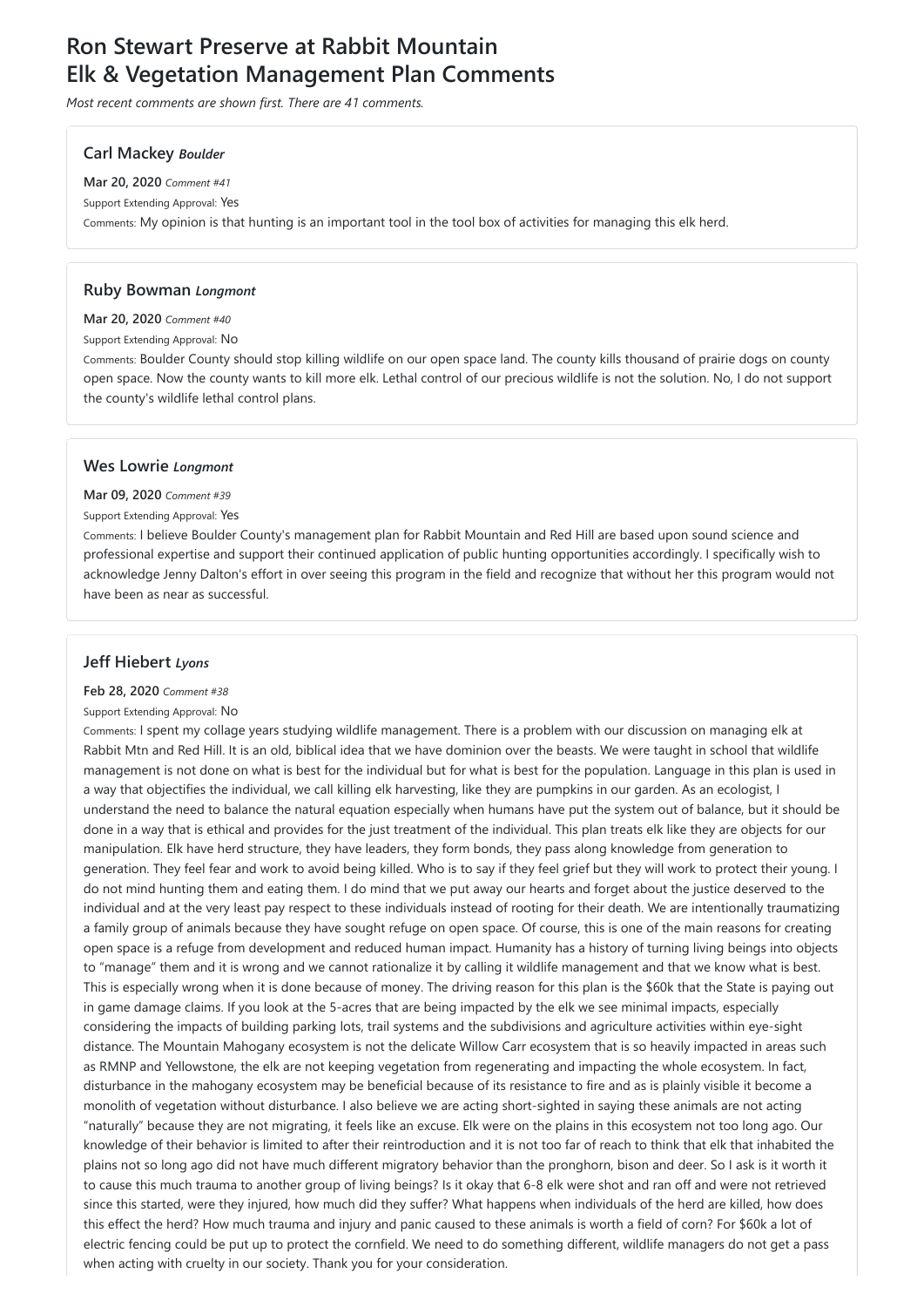### **anita moss** *Boulder*

#### **Feb 26, 2020** *Comment #37*

#### Support Extending Approval: No

Comments: Initial plan is inadequate and cries out for peer review by qualified experts in science- based resource management. Leaving the solution to organizations like CPW who have only one approach (everything is a nail to a hammer) - is recipe for failure. The County commissioners have the opportunity to tap the knowledge of wildlife ecologists with broad knowledge and experience who live here in our community. Hope the commissioners show leadership on this systemic problem by engaging these unbiased experts.

### **Joe Castro** *Boulder*

**Feb 25, 2020** *Comment #36*

Support Extending Approval: Yes

Comments: I've participated in this hunt 2 of the past 3 years and have harvested 3 elk from the Rabbit Mountain area. I've definitely seen the program's success with the hunts getting harder each successive year, but the benefits of wild game meat being harvested so close to home are tremendous in lowering expenses for hunting, greatly reducing miles driven, and benefitting local businesses with food purchases, supplies and game processing. I feel very fortunate to have this opportunity and have shared my success and knowledge with others so they can see the benefits of hunting for conservation.

### **Jared Smith** *Loveland*

#### **Feb 24, 2020** *Comment #35*

#### Support Extending Approval: Yes

Comments: Please extend this management plan! This is a great precedent to which other land managers should take note, like Rocky Mtn NP! This is a win win, herd management through public opportunity! This likely saves tax payer money by avoiding hiring professional hunters. The harvested meat would be going to a good home as well. I don't see any cons to this proposition. Please allow this type of opportunity across Boulder County lands as well as work with other counties to promote this type of management! Win win!

# **Joanna Rodriguez** *LONGMONT*

**Feb 23, 2020** *Comment #34* Support Extending Approval: Yes Comments:

# **Wendy Hawley** *Longmont*

#### **Feb 23, 2020** *Comment #33*

Support Extending Approval: No

Comments: I don't support the length of this extension. Full public open space access, or close to it, needs to be restored as soon as possible. By dismissing other options at this stage, or very soon in the future, you are changing the fundamental nature of the

open space.

# **Janet George** *Longmont*

**Feb 22, 2020** *Comment #32*

Support Extending Approval: Yes

Comments: The public harvest program has been successful in every respect. It will take continuation of management action, especially the public harvest program, to maintain elk numbers and distribution at the objectives. Once at objective, the length of hunting and number of hunters can be reduced, but not eliminated or elk will again become overabundant and sedentary.

**Jeanette Martin** *Longmont*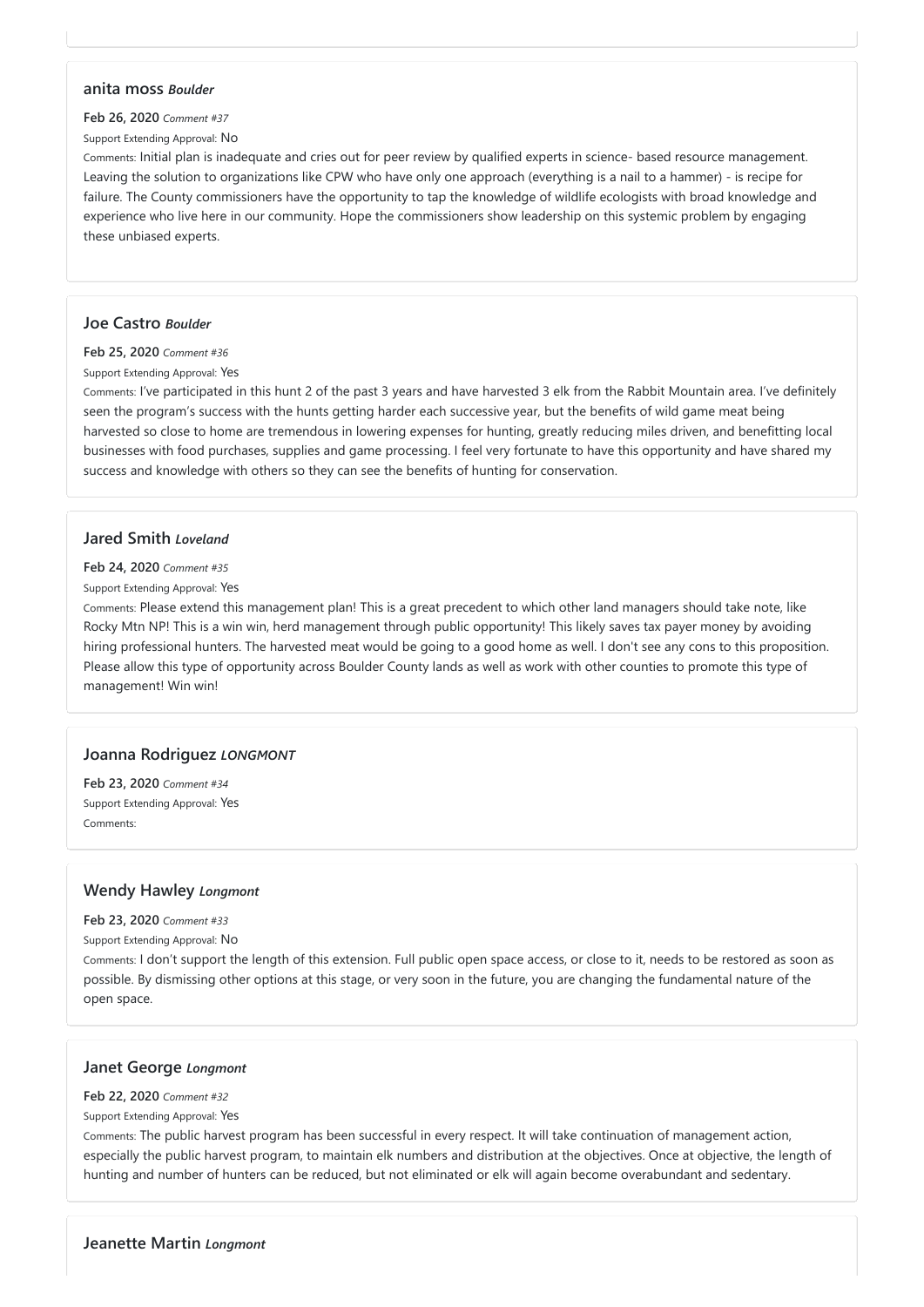#### **Feb 21, 2020** *Comment #31*

Support Extending Approval: No

Comments: Why can't we do what other states have done and turn this area into an ELK preserve instead of preserving the grass. You know you have the seeds to replant the grass. This used to be their land...why can't we cherish THESE magnificent creatures and build the preserve as an educational facility. I say save the elk and get volunteers to replant the grass.

### **Jeremy Gregory** *Longmont*

#### **Feb 21, 2020** *Comment #30*

#### Support Extending Approval: No

Comments: I am greatly concerned about the lack of innovative and attainable solutions being used to deal with this issue that don't involve killing. I'm disappointed that tax payer dollars are going to decision-makers and their budget who can't seem to think outside the box to find non-lethal alternatives. This whole, intellectually and morally lazy mindset to shoot and kill is repugnant and unprincipled. As a third generation Boulder County native, I am beyond disgusted in the audacity you would even think about wanting to extend this antiquated approach in dealing with nature.

Comments: I find this notion that a native wild animal is overpopulated in a "preserve" and so therefore the solution is to kill them antiquated and wrong. Do you people realize that we have lost over 60% of the wild animals on the planet? Do you realize that this is because we have horribly damaged the natural system of predator and prey animals? Why is your go to ALWAYS kill them, animals are not in areas where we say they are "allowed", animals have "overpopulated" (as if-there are 8 BILLION people on the planet!) then just start a program of kill, kill, kill. I frequently hike at Rabbit Mountain and now I NEVER see any elk-this is supposed to be a wildlife PRESERVE! And not to mention my tax dollars pay for this and I'm not allowed blocks of time to be in the so called preserve by myself but boy o boy the hunter/killers sure are! I am ASHAMED of this approach! STOP KILLING ELK IN OUR PARKS AND PRESERVES!!!!!!!!!!

### **Patricia Sommers** *Longmont*

### **Feb 21, 2020** *Comment #29*

Support Extending Approval: No

Comments: This is supposed to be a preserve for wildlife not a private hunting party property. I am adamantly opposed to continuation of this slaughter.

# **Jon Gustafson** *Boulder*

### **Feb 21, 2020** *Comment #28*

### Support Extending Approval: No

Comments: Why is the go to option always to kill. This is a preserve for the wildlife not a special park for hunters to kill animals. How is it actually even legal to close a publicly paid for park for the special use of hunters? The reason hunters claim this is a good "management" tool is not because they are concerned about wildlife or vegetation it is because if gives them close, near town, access to kill animals for their own gain. The reason the elk are "overpopulated" is because humans (hunters) have killed all of the predators-this is a fact. Instead of looking for long term viable and humane solutions they just argue for more and more killing.

### **Susan Sommers** *LONGMONT*

#### **Feb 21, 2020** *Comment #27*

#### Support Extending Approval: No

### **Jason Crooks** *Johnstown*

#### **Feb 20, 2020** *Comment #26*

#### Support Extending Approval: Yes

Comments: As a hunter who has participated in this hunt I've seen first hand how well it works at safely reducing the herd. The hunting program is very professionally run with safety and respect for the surrounding land owners as the top priority.

# **David Gillman** *Boulder*

**Feb 14, 2020** *Comment #25*

Support Extending Approval: Yes

Comments: Given the fact that hunting has already proven to be an effective strategy, and the lack of viable alternatives, it stands to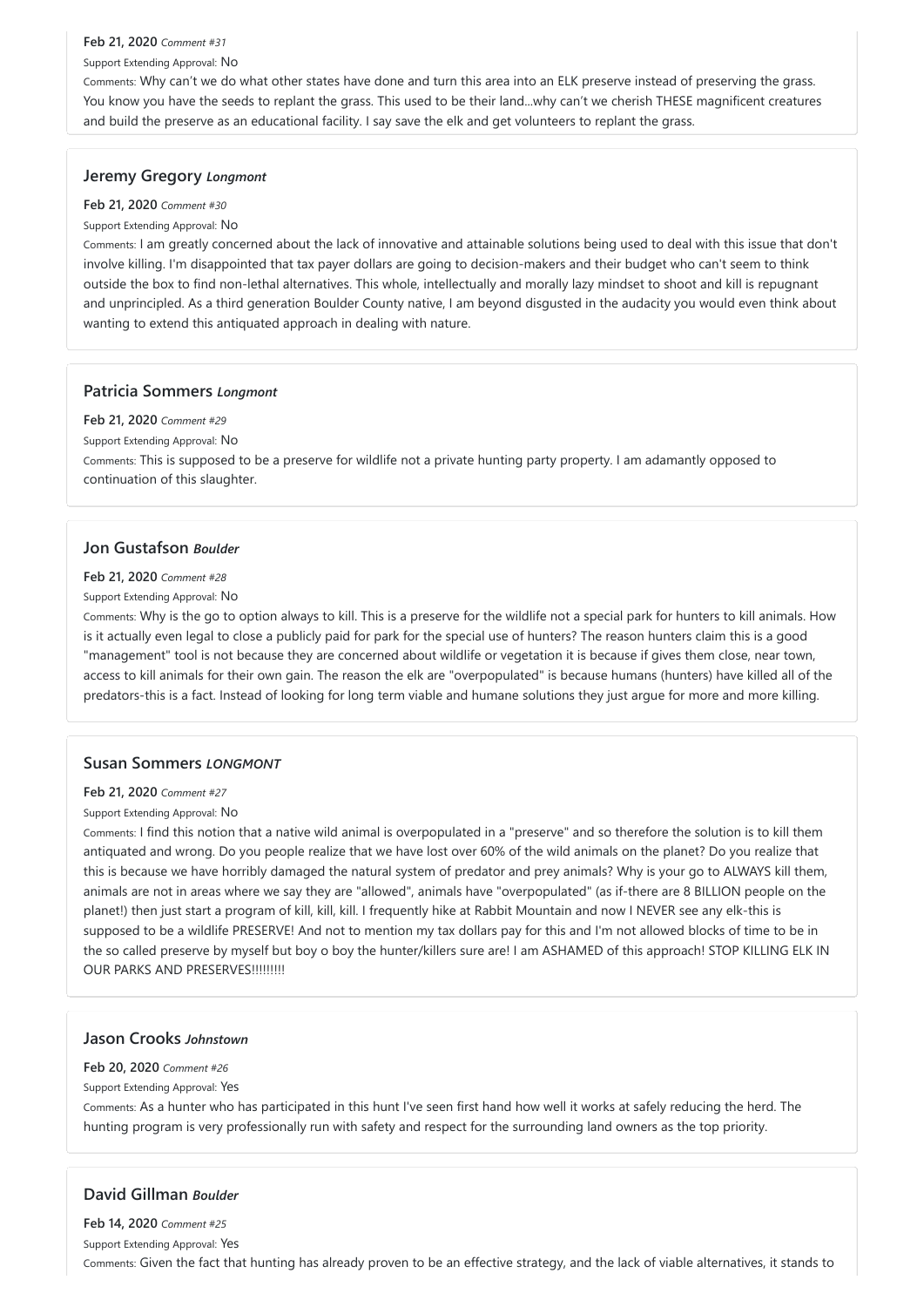reason that extending this management plan is best for wildlife and farmers in the area. That there is a problem seems clear- the increasing population is lowering biodiversity, costing the taxpayers who are indirectly compensating farmers, and creating a danger on roads. The other solutions (particularly sterilization and transplanting) are costly and of unknown efficacy. Hunting is a low risk option- elk are not exactly endangered so if unforeseen issues arise, the management plan can simply be discontinued and their population would likely thrive once again.

### **Jeanne Hoiem** *Longmont*

#### **Feb 13, 2020** *Comment #24*

#### Support Extending Approval: Yes

Comments: As a land owner near Rabbit Mountain, and visited by the elk herd, I highly support the efforts to reduce and maintain a smaller herd of elk in the area. The efforts in the last 3 years has been good, but I still see over 100 animals coming to my area beginning the first part of November. Currently the herd has been staying in a field very close to me since the week of Thanksgiving, only have returned to Rabbit Mountain for about 2 weeks around Christmas. 3 elk have been killed (that I know of) on Woodland Road this year, which is more than in the last 3 years. They cross from the fields to the south to the fields to the north. Also, if the herd continues to stay in the area, it would be good to let the hunters have access to the county owned land between Woodland and Vermillion, which is where they take refuge.

#### **Randy Brown** *Wheat Ridge*

#### **Feb 13, 2020** *Comment #23*

#### Support Extending Approval: Yes

Comments: I have friends living in the area and the elk herds crossing the roads is dangerous. Continuing the management hunts is a logical and effective way to reduce vehicle accidents. Hunting is also an effective way to reduce local crop and vegetation loss due to overgrazing by large local elk herds.

### **Doug Sigg** *Berthoud*

#### **Feb 12, 2020** *Comment #22*

#### Support Extending Approval: Yes

Comments: I own 77 acres abutting Rabbit Mountain Open Space on the south end. While I do really enjoy seeing the elk on my property and on the open space, I understand the need for management. I think the hunt has been managed well for the most part and I haven't had any issues with the hunters. Jenny Dalton has done an excellent job. I do have a few comments on the future management plan: 1. Start the hunt after the main elk rut. This is a very stressful time for the elk and adding the hunting pressure during this time is inconsiderate to the animals quality of life. CPW allows almost no elk rifle hunting during September in the entire state for this very reason. I would like to see the hunt begin in Mid-October. 2. Restake the no hunting boundary on the South and East end of Rabbit Mountain adjoining my property. The current staking is not on the actual no hunting boundary. 3. End the hunting once objectives have been met. The herd has been significantly reduced and it may not take a full three more years to meet objectives.

#### **Nat Paterson** *Boulder*

**Feb 11, 2020** *Comment #21*

Support Extending Approval: Yes

Comments: Hunting has been proven to be a success in the Rabbit Mountain area and I think the program should be continued. Myself and other local hunters would enjoy the opportunity to hunt elk in this area.

**Cory Wagner** *Broomfield*

**Feb 11, 2020** *Comment #20*

Support Extending Approval: Yes

Comments: Hunting has been proven year after year to be an effective management tool for counties across the United States. I support continuing to allow hunting on rabbit mountain to help achieve the county's goal of limiting vegetation damage.

**Colin Stewart** *Niwot*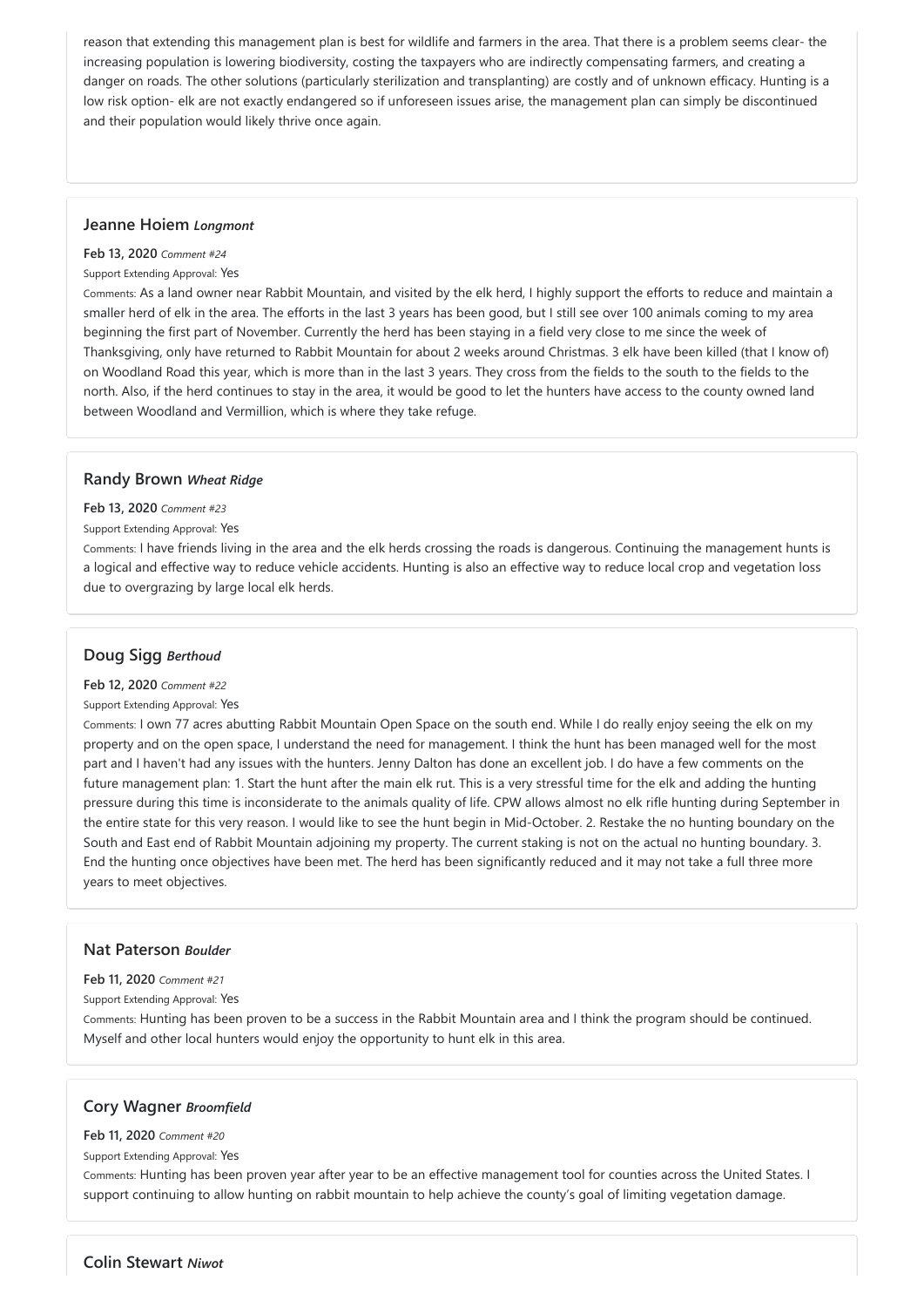**Feb 11, 2020** *Comment #19* Support Extending Approval: Yes Comments:

### **Andrew LoDolce** *Denver*

**Feb 11, 2020** *Comment #18*

Support Extending Approval: Yes

Comments: The plan appears to be effective, and from what I have read, successful. It appears to be a win all around for the county, animals and conservationists alike.

### **Travis Provin** *Boulder*

**Feb 11, 2020** *Comment #17*

Support Extending Approval: Yes

Comments: I support extending the management plan mainly because of the success of the hunting element. Hunting is an effective wildlife management tool and it seems that most residents around Boulder County do not know this and seem to think it is not an option at all. As a Boulder resident and an active hunter I have seen it work.

# **Riley Gelatt** *LONGMONT*

**Feb 10, 2020** *Comment #16* Support Extending Approval: Yes Comments:

# **Patrick Megee** *Longmont*

**Feb 10, 2020** *Comment #15*

Support Extending Approval: Yes

Comments: After seeing the success of the rabbit mountain herd management program I suggest it be continued. Not only did this program reduce herd impacts it generated dollars for conservation and the local community.

# **Edward Foley** *Longmont*

**Feb 10, 2020** *Comment #14* Support Extending Approval: Yes Comments: I support opening a public hunting season, and various methods of hunting.

# **Michael Calkins** *Boulder*

**Feb 10, 2020** *Comment #13* Support Extending Approval: Yes

# **Carl Cotten** *LONGMONT*

#### **Feb 10, 2020** *Comment #12*

Support Extending Approval: Yes

Comments: From everything CPW and Bouder County has said, it appears that the management plan is working. It does sound like the herd isn't being reduced as fast or as effectively as desired. Maybe consider offering more permits, particularly archery only permits that will allow more opportunity, put more pressure on the elk, kill more elk early in the year, and have minimal to no impact on hikers, as archery equipment has a very short effective range and is quiet.

**Benji Hunter** *Longmont*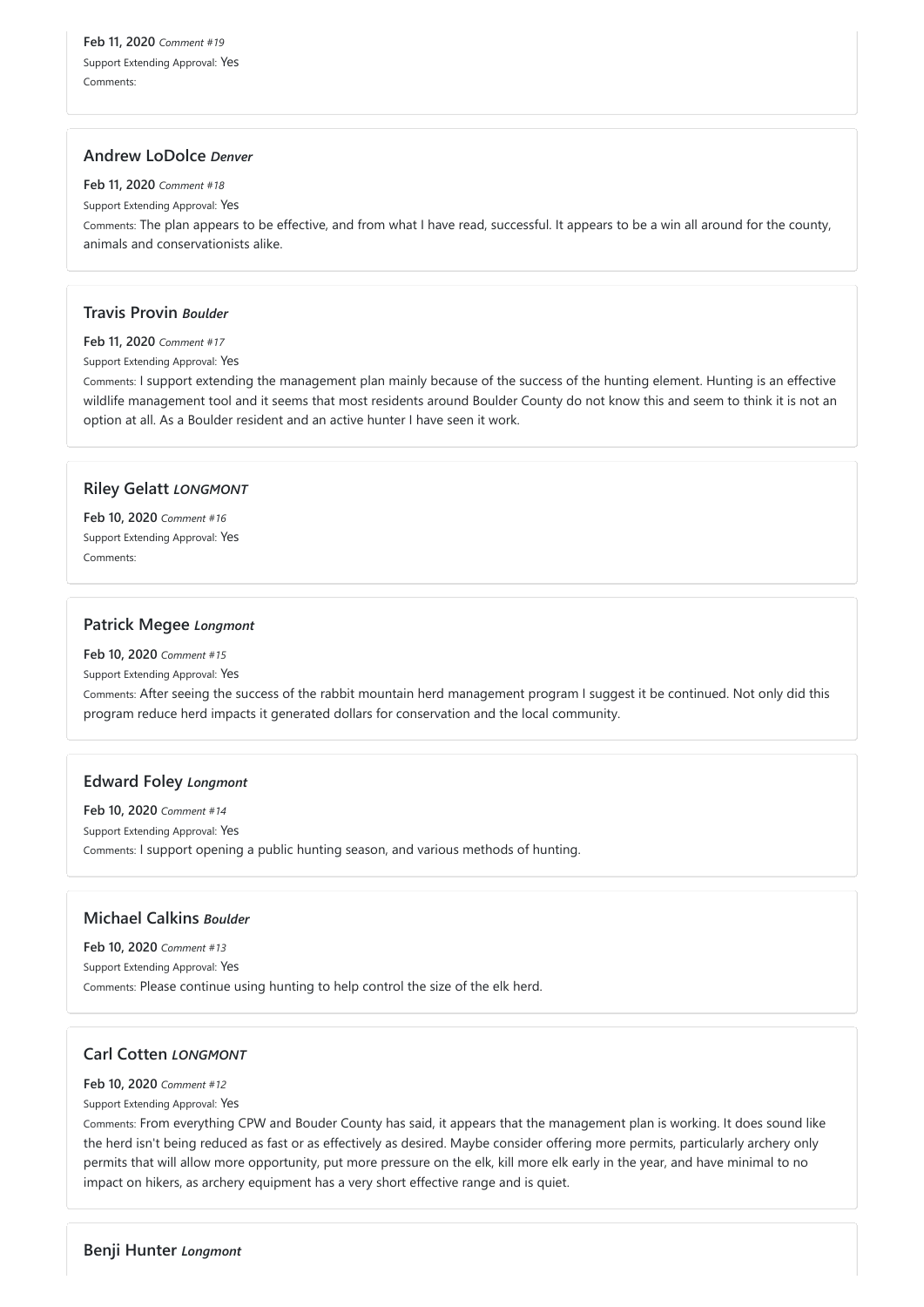### **Feb 10, 2020** *Comment #11*

Support Extending Approval: Yes

Comments: I live about 7 miles SE of Rabbit Mountain Open Space. I am a very avid and passionate Hunter. Please consider making these tags List B or List C tags. I do believe the number of tags would be the need to managed. It is my opinion that the majority of the avid and proficient Hunters will not burn their preference points for a nearly urban hunt. I do believe that they, myself included, would love to help out by managing the herd. Thank you in advance for your consideration.

### **Max Fink** *Longmont*

**Feb 10, 2020** *Comment #10* Support Extending Approval: Yes Comments: Yes, please finish the job. The change to Rabbit Mountain has been incredible.

# **geri cicero** *Berthoud*

**Feb 08, 2020** *Comment #9* Support Extending Approval: No Comments: Stop killing the elk

# **Don Holmstrom** *Boulder*

### **Feb 07, 2020** *Comment #8*

### Support Extending Approval: Yes

Comments: Some points in support of the plan: -the property has highest biodiversity of fauna found in Boulder County -some species of plants only exist in Boulder and Larimer counties in the foothills of this area (in the world). -Hunting has shown to be the most effective management tool in the toolbox -86 wildlife associated car accidents with Red Hill herd since 2005 on US 36 - Support the method of take: archery, muzzleloader, rifle, shotgun

# **matthew langenfeld** *littleton*

### **Feb 07, 2020** *Comment #7*

### Support Extending Approval: Yes

Comments: I strongly support the Rabbit Mountain Elk and Vegetation Management Plan. I participated in this program as a hunter in 2018/19 and hunted on private land in 2019/20. I harvested a cow in both years. This is a safe, well managed and low cost method of conservation for reducing the elk population to a range appropriate size of 30. At present there are about 130 elk in the Rabbit Mountain herd after the third season. With calf recruitment, in my conservative estimation, there will be around 170 elk going into next fall. About 50 or so are harvested each year. This program is successful and must continue. I have seen the damage to vegetation on Rabbit Mountain from the concentration of elk bedding in a small area. This management plan should be implemented for at least another 7 years to reduce the herd to 30. Once the herd reaches about 30 there should still be a managed harvest with a smaller number of hunters. Reducing damage to unique vegetation on Rabbit Mountain, private lanscape, private property, fences, crops, and lowering road collisions with elk is essential. I would like to recommend one change to the plan. I have observed these herds and talked to many others who also watch them. I note that the age class of the cows has been decreasing. Their are many calves and yearlings. There are also a large number of young bulls, especially spikes and raghorns. At times, it can be hard to get a good open opportunity on a cow due to all of the bulls. As only the cows are harvested there will continue to be more bulls and an unnatural age structure with fewer older cows. Lead cows are an essential part of a properly mixed herd age structure. The lead cows are the ones that will take a herd away from danger and help to disperse them. Allowing the harvesting of bulls will improve the age structure of the herd. Please allow hunters to harvest bulls during this next 3 year cycle in the management plan. If there is a concern that trophy bulls will be taken, then limit the harvest to non-trophy bulls. This could be 5 points or less or even bulls with less than 5 inch browtines. Lastly, I would like to commend the Boulder Open Space employees, biologists, hunt coordinator, and rangers that professionally manage this plan.

# **Steven Kurdziel** *Longmont*

#### **Feb 07, 2020** *Comment #6*

Support Extending Approval: Yes

Comments: I attended the meeting on Feb. 5 and was very happy with what I heard from Boulder County. As someone who harvested an elk as part of the Rabbit Mountain management plan in 2019 I can say it is a great program. From what I saw as a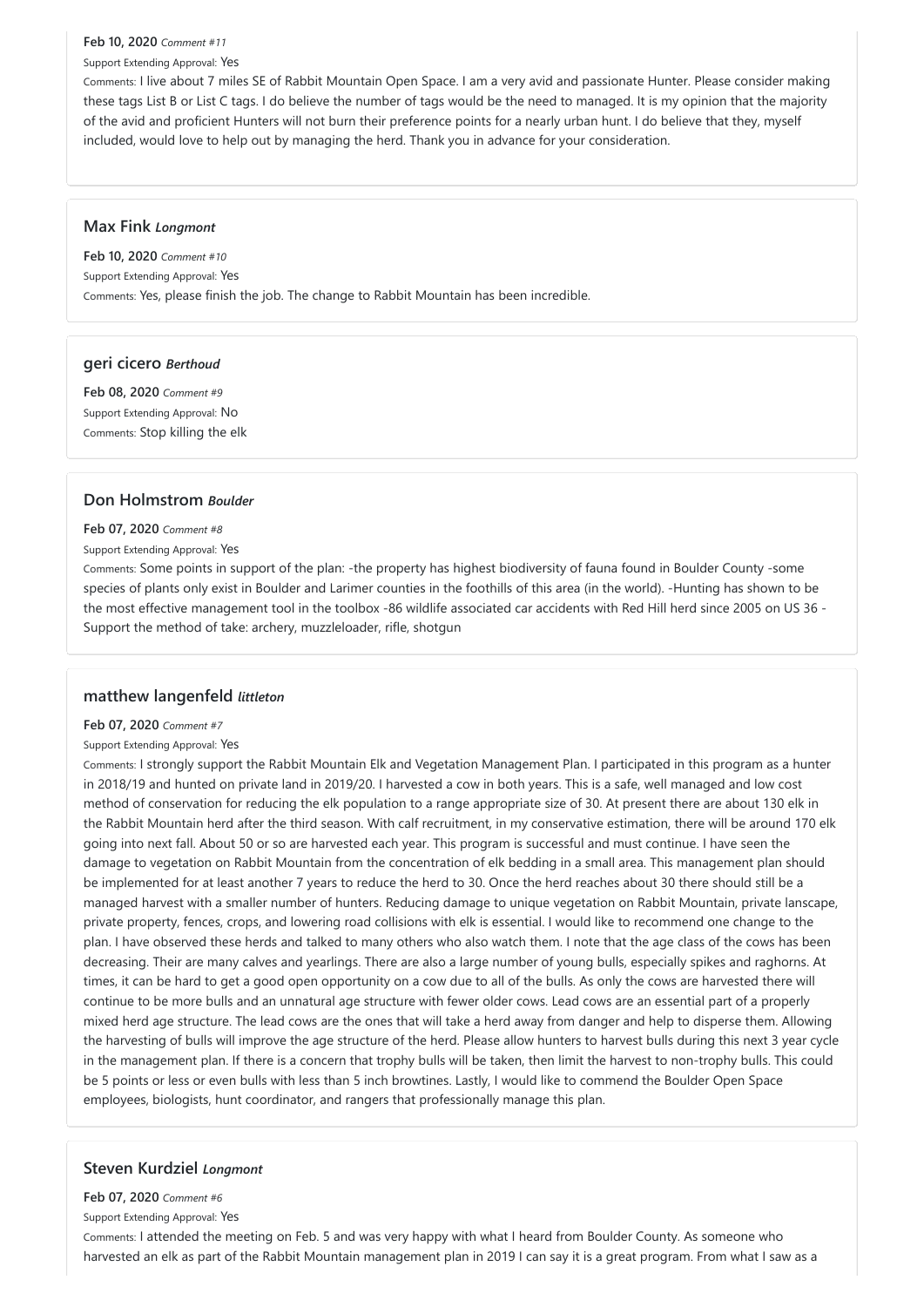participating hunter it manages this problem safely and effectively while giving private citizens the opportunity to play an active role in a government program, as well as providing those citizens with a chance for a healthy and organic resource in the form of elk meat. I support continued hunting at Rabbit Mountain. I also support hunting as way to manage the Red Hill elk herd. I do think that one or both of these programs should allow archery hunting as a way to mitigate the herd in any areas where rifle hunting causes concern, whether that be do to property size/location or concerned adjacent private land owners. I also think that the county and/or CPW should facilitate a program to connect land owners with hunters who have either the sub unit tag or a general unit 20 tag. Lastly I would just like to say thank you to Boulder County Parks and Open space for the opportunity to participate both in the hunt and this continuing process of elk management.

### **Michael Holmes** *Aurora*

#### **Feb 07, 2020** *Comment #5*

Support Extending Approval: Yes

Comments: Please extend any hunting opportunities. We are the stewards of wildlife conservation, and provide an ethical harvest of an animal that feeds our families, and mitigates overfeeding on the habitats.

### **Craig Thomes** *Longmont*

#### **Feb 06, 2020** *Comment #4*

#### Support Extending Approval: Yes

Comments: Having attended the open forum, reviewed the management plan and seen the actual elk numbers reduced on Rabbit Mountain it seems clear that hunting is the most effective way to reduce the size of this heard, thereby reducing the stress on the habitat at Rabbit Mountain and neighboring private land/property. This plan is a win win for both the county and the citizens who partake in the opportunity. It is one of the least expensive options for the citizens of Boulder County and it benefits those who are lucky enough to harvest these animals with high quality, organic meat to feed their families. I also must say that Boulder County staff has done a terrific job of organizing and ensuring that the hunt is done safely, effectively with the least amount of disruption for the general population. I am in favor of extending the management plan for Rabbit Mountain and expanding it to other open spaces where similar issues may be resolved by hunting.

### **george robinson** *Longmont*

#### **Feb 06, 2020** *Comment #3*

#### Support Extending Approval: Yes

Comments: Right thing to do to protect the properties' B1 biodiversity status. Over the last 3 years Hunting has shown to be the most effective management tool in the toolbox. Community upset has been limited. Would be interested in seeing more legal methods of take allowed, such as archery or muzzleloader. -Thank you for considering and utilizing hunting for Elk management, as it has been the most effective tool in the toolbox for trajectory toward management objectives.

### **Timothy Brass** *Longmont*

#### **Feb 06, 2020** *Comment #2*

#### Support Extending Approval: Yes

Comments: I think that the county has done an excellent job of managing and running the limited elk hunt on rabbit mountain, and I strongly support extending the program long-term. I also hope that this model could be looked at for other county properties. I would especially be interested in a limited program to facilitate Goose Hunting access on agricultural fields within the county, and would be happy to help develop a system to make this happen. I also think the county should consider allowing for archery hunting on rabbit Mountain, this would not require that the property be closed, but could facilitate additional hunting opportunity in a somewhat less obtrusive way. As long as there is some gun hunting, to keep the noise and pressure up, and disperse the animals, the other hunt days could be open for archery and occur alongside other uses

# **Barb Haaland-Muchaels** *Lingmont*

**Feb 05, 2020** *Comment #1*

Support Extending Approval: Yes

Comments: Our property SE of Rabbit Mountain continues to have tree & shrub damage & death from bull elk rubbing antlers during the rut beginning August 1st into November after the neighboring corn field has been harvested. Bull damage was worse this year than last as the limited hunting allowed only cow tags. We have noticed the cow heard has shrunk from hundreds in the past so it seems the management plan is beginning to work. This plan must continue not only one more year but every year to